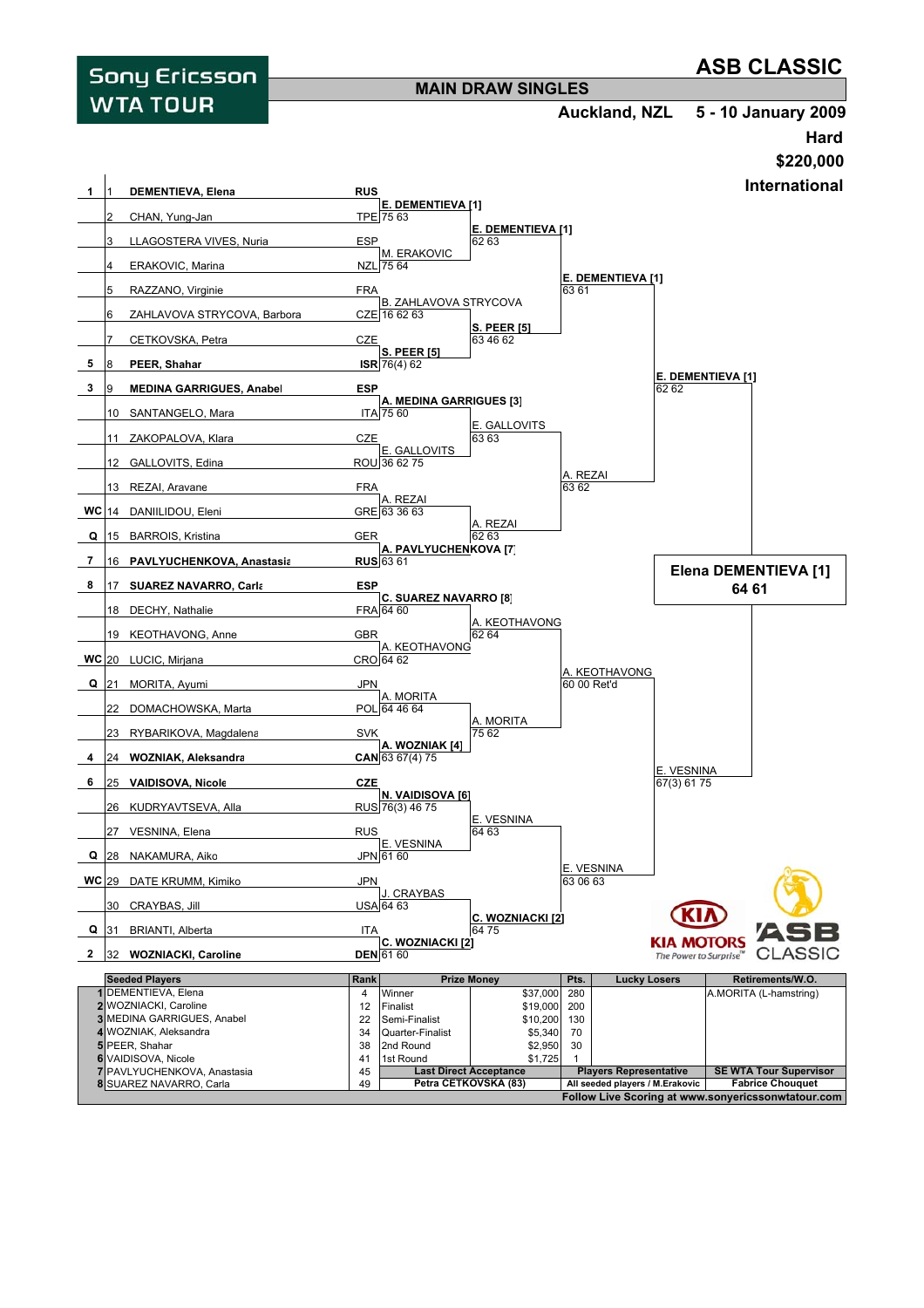**ASB CLASSIC Sony Ericsson MAIN DRAW DOUBLES WTA TOUR Auckland, NZL 5 - 10 January 2009 Hard \$220,000 International CRAYBAS, Jill USA 1 ERAKOVIC, Marina** N. LLAGOSTERA VIVES A. PARRA SANTONJA ESP 64 62 LLAGOSTERA VIVES, Nuria ESP<br>PARRA SANTONJA. Arantxa ESP PARRA SANTONJA, Arantxa N. LLAGOSTERA VIVES A. PARRA SANTONJA BORWELL, Sarah GBR<br>MULLER, Martina GER MULLER, Martina S. BORWELL M. MULLER DOMACHOWSKA, Marta POL 06 75 10-7 **Alt** NAKAMURA, Aiko JPN N. LLAGOSTERA VIVES A. PARRA SANTONJA **CHAN, Yung-Jan TPE** 63 64  **4 PAVLYUCHENKOVA, Anastasia Y. CHAN A. PAVLYUCHENKOVA [4]** SENOGLU, Ipek TUR<br>
WOEHR. Jasmin GER TUR 62 62 6 WOEHR, Jasmin **Y. CHAN A. PAVLYUCHENKOVA [4]** DEMENTIEVA, Elena RUS<br>
VESNINA, Elena RUS **WC** VESNINA, Elena E. DEMENTIEVA E. VESNINA LAT 61 63 DEKMEIJERE, Liga LAT 8 GRANDIN, Natalie **N. DECHY/M. SANTANGELO** GALLOVITS, Edina ROU<br>
HRDINOVA, Eva CZE **46 76(3) 12-10** HRDINOVA, Eva E. GALLOVITS E. HRDINOVA LEE, Shona<br>VANO, Kairangi NZL 63 64 **WC** 10 VANO, Kairangi NZL N. DECHY M. SANTANGELO DECHY, Nathalie FRA FRA 62 64 11 SANTANGELO, Mara ITA N. DECHY M. SANTANGELO **DZEHALEVICH, Ekaterina BLR BLR** 64 64  **3** 12 **UHLIROVA, Vladimira** N. DECHY M. SANTANGELO DITTY, Julie<br>GULLICKSON, Carly COULLICKSON, Carly 62 64 13 GULLICKSON, Carly J. DITTY C. GULLICKSON KOPS-JONES, Raquel USA 61 63

J. DITTY C. GULLICKSON JOZAMI, Betina ARG 76(4) 16 10-4 15 UBEROI, Shikha **S. PEER C. WOZNIACKI [2] PEER, Shahar ISR**<br> **WOZNIACKI, Caroline DEN ISR** 62 63  **2** 16 **WOZNIACKI**, Caroline **KIA MOTORS** CI The Power to Surprise **Seeded Players** Alternates | Retirements/W.O. **Rank** | Prize Money (Per Team) | Pts. Domachowska / Nakamura Krajicek (L-ankle) / Zahlavova-Str. **1** CRAYBAS, Jill / ERAKOVIC, Marina  $\begin{array}{|c|c|c|c|c|} \hline \end{array}$  90 | Winner  $\begin{array}{|c|c|c|c|c|} \hline \end{array}$  \$11,000 | 280 2|PEER, Shahar / WOZNIACKI, Caroline | 98 | Finalist | \$5,750 | 200 **3** DZEHALEVICH, Ekaterina / UHLIROVA, Vladimira | 103 | Semi-Finalist | \$3,100 | 130 4 CHAN, Yung-Jan / PAVLYUCHENKOVA, Anastasia | 108 | Quarter-Finalist | \$1,650 | 70

14 SPEARS, Abigail **USA** 

|                                                    | First Round                   | \$860 |                              |  |                                          |
|----------------------------------------------------|-------------------------------|-------|------------------------------|--|------------------------------------------|
|                                                    |                               |       |                              |  |                                          |
|                                                    | <b>Last Direct Acceptance</b> |       | <b>Player Representative</b> |  | <b>Sony Ericsson WTA Tour Supervisor</b> |
|                                                    | B.JOZAMI / S.UBEROI (204)     |       | Eleni Daniilidou             |  | <b>Fabrice Chouquet</b>                  |
| Follow Live Scoring at www.sonyericssonwtatour.com |                               |       |                              |  |                                          |